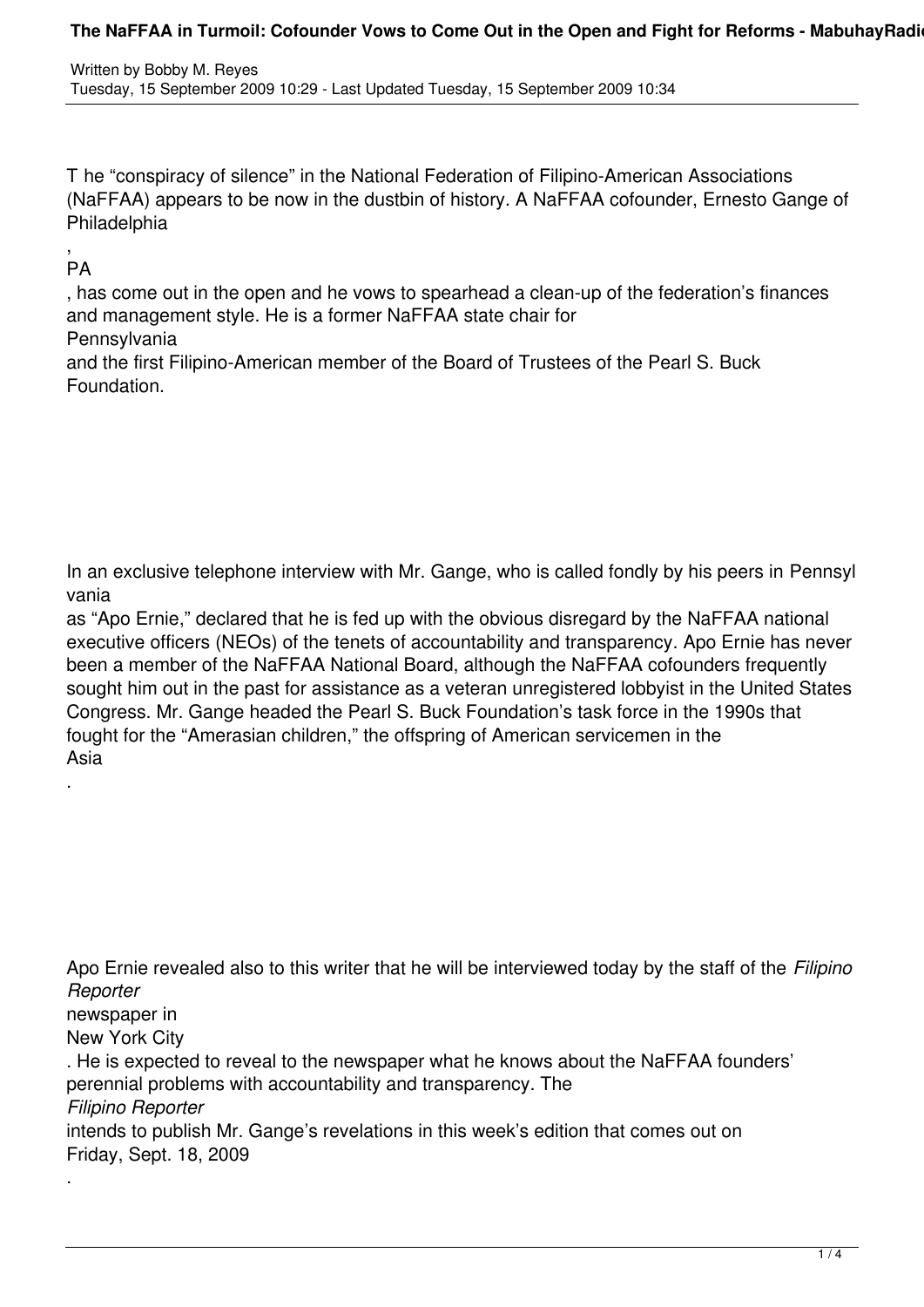Mr. Gange also requested this writer to provide the *Filipino Reporter* with copies of Ben Menor's Profit-and-Loss (P&L) Statement for the August 2002 NaFFAA national convention in San Jose

,  $C_{\mathsf{A}}$ 

, and the 2001-2002 NaFFAA's audited financial reports. One of this writer's Deep Throats provided him with the so-called "Smoking Guns."

## **The NaFFAA's Turmoil in the Big Apple**

P erhaps Mr. Gange will talk also about the present "NaFFAA Turmoil" in Region One (the NaFFAA region composed of its chapters in New York, New Jersey, Pennsylvania and the Ne w England

states). The "turmoil" started when Region-One overall chair, Atty. J. T. Mallonga, proposed the creation of a five-person fact-finding committee that would investigate the now so-called "NaFFAAgate." This writer promised to appear before the "Mallonga Committee" and testify and present pieces of documents proving the theft of NaFFAA funds by some of its NEOs.

It appeared that the NaFFAA NEOs sabotaged the Mallonga proposal by causing the passage of a so-called manifesto that "cleared" the administration of now-beleaguered national chair Gregorio Macabenta and the past administrations of any wrong doing. The manifesto made the Mallonga proposal moot and academic. The NaFFAA National Board cleared the NEOs of any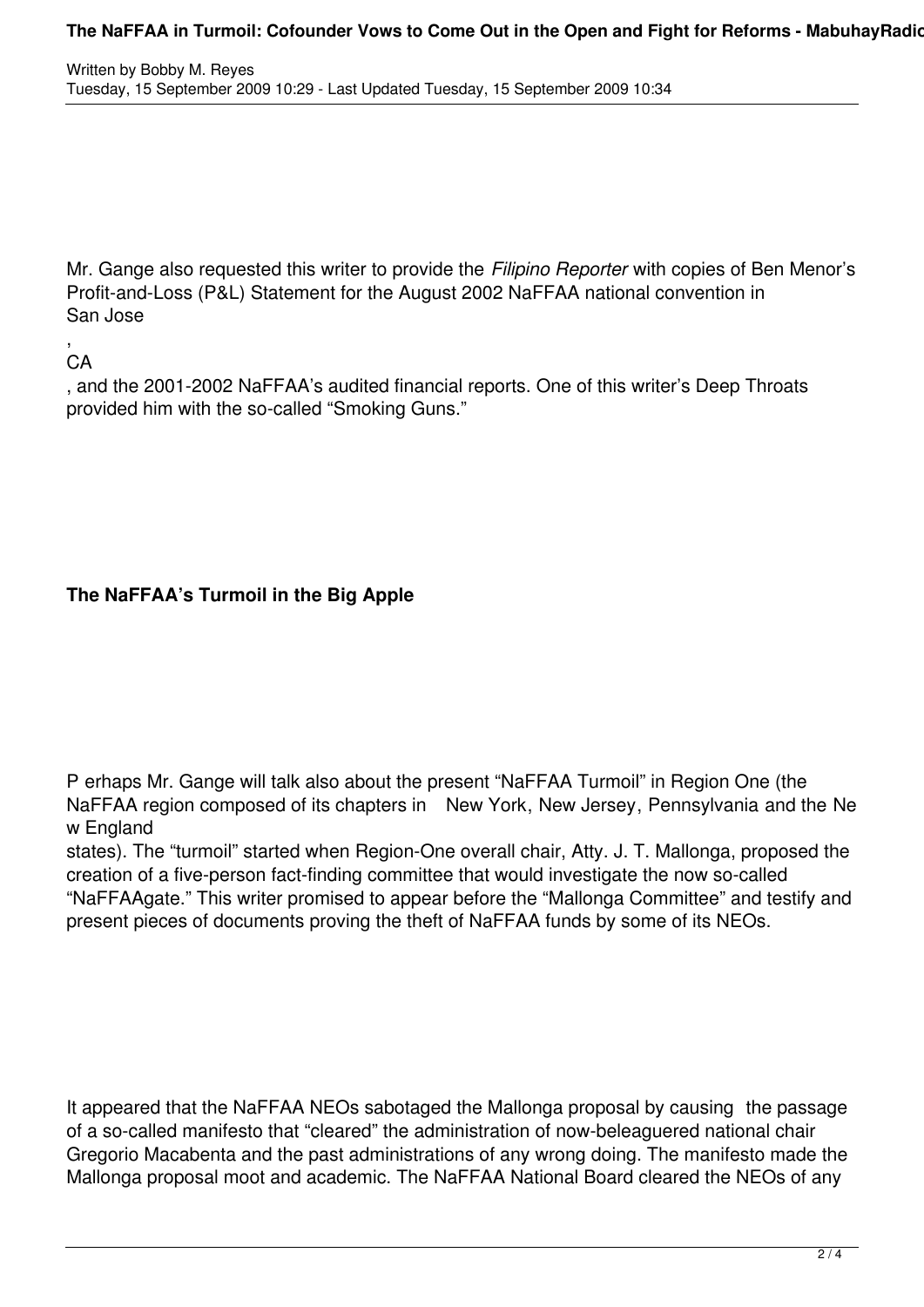hint or tint of financial impropriety by not even

discussing the Mallonga proposal for a fact-finding investigation.

Then at least two members of the NaFFAA ruling clique, Communications Director Jon Melegrito and New Jersey-based National Treasurer Lourdes Corrales (who belongs also to Region One), apparently fed investigative reporter Romeo P. Marquez dossiers of the so-called "Smartgate" Scandal. The "Smartgate" hinted that Atty. Malloga's NaFFAA chapter illegally received \$50,000 from Smart Communications. Of course, Mr. Marquez will never reveal his sources of information. But NaFFAA officials in the Big Apple and the Tri-state area are talking about the coming clash between the NaFFAA ruling clique and the group of Atty. Mallonga. They suspect that Mr. Melegrito and Ms. Corrales used Mr. Marquez in casting doubts on the integrity of Atty. Mallonga and his fellow officers in the NaFFAA's Region-One chapter.

To read Mr. Marquez's exclusive reports on the "Smartgate," please click on these hyperlinks:

NaFFAA's \$50K Deal with Philippine Firm Raises Questions About Money Laundering

NaFFAA Co-Founder Disowns Threats; More Grant-Money 'Secrets' Turning Up